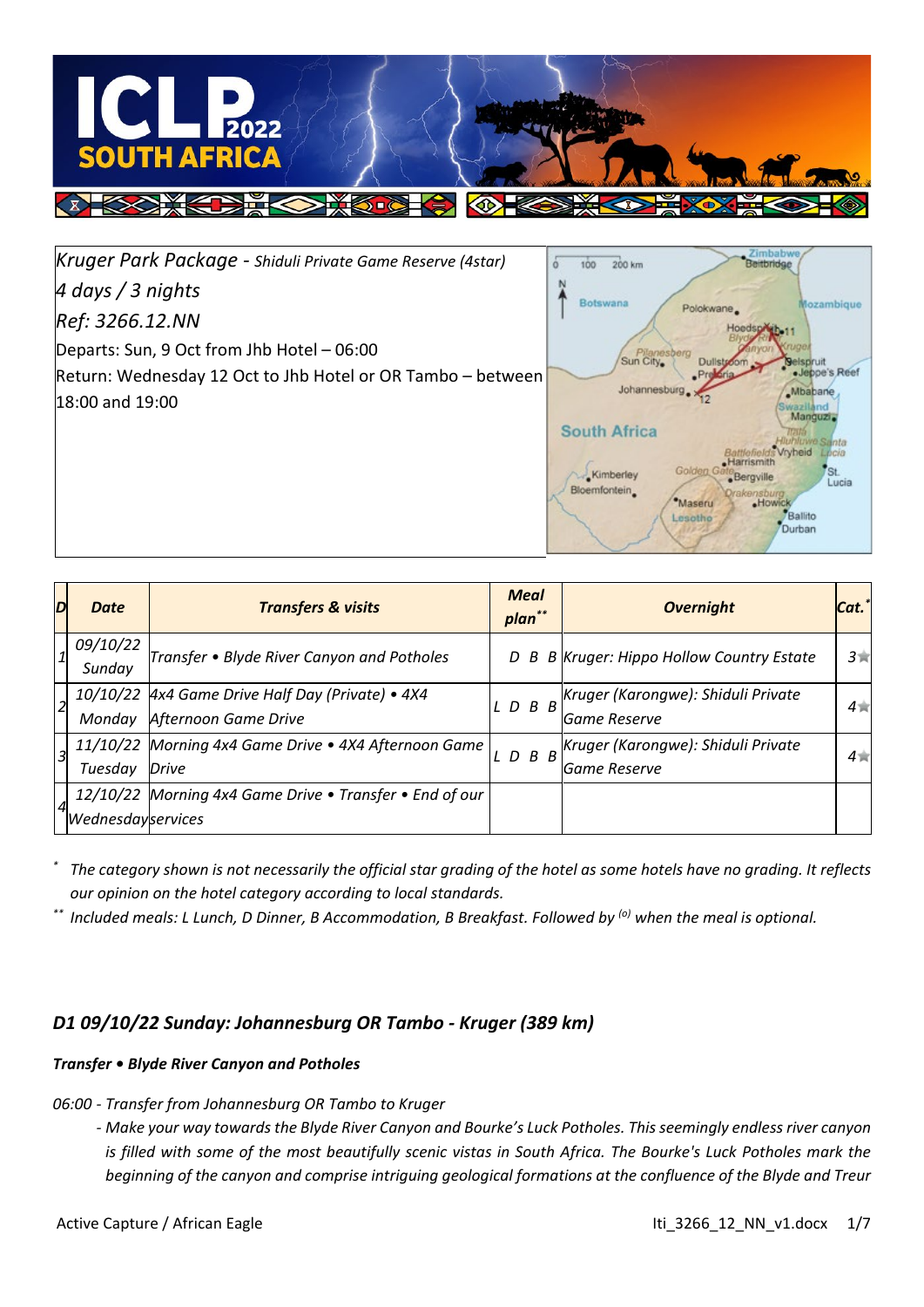

*rivers. The canyon itself is 3rd largest in the world, covered in lush sub-tropical vegetation with an average depth of 750 metres and 25 kilometres in length. It consists mostly of red sandstone and has some of the deepest precipitous cliffs of any canyon on the planet.*

- *- Dinner: Hippo Hollow Country Estate*
- *- Overnight: Hippo Hollow Country Estate (Standard Room - Dinner, Bed and Breakfast)*



*D2 10/10/22 Monday: Kruger - Karongwe (139 km)*

## *4x4 Game Drive Half Day (Private) • 4X4 Afternoon Game Drive*

- *- Breakfast*
- *- Private tour: half day 4x4 game drive in the Kruger Park. This national reserve is one of the most popular in southern Africa and sees more than 1 million visitors every year. Its massive size equals that of a small country and it is home to an enormous variety of creatures great and small, with healthy populations of all the Big Five. The largest resident in the reserve is the African elephant, with some with the longest tusks you will see in South Africa. The dwarf butterfly is one of the smallest species and with a wing span of only half an inch it is the smallest butterfly in the world. The Kruger Park also safeguards the world's largest population of rhinos and supports around 2 000 lions, representing one of the largest populations in Africa. Primarily nocturnal leopards are found throughout the reserve and although they are essentially ground dwelling, they do readily climb trees to escape danger and store their kills safely out of reach of other predators, so don't forget to scan the trees. Buffalo numbers exceed 20 000 and won't be difficult to spot. Your safari will include a stop at one of the rest camps in the reserve where you will have a chance to stretch your legs and refresh, before continuing your search for African wildlife. Return to your hotel around noon.*
- *- Arrival in Karongwe Private Game Reserve. Deep within the naturally scenic province of Limpopo and just 40 minutes east of the Kruger National Park, the Karongwe Private Game Reserve and its exceptional lodges are set within a wild and whimsical landscape. The lush countryside is dotted by small hills and an enormous variety of trees, creating the perfect scene for photography enthusiasts looking to capture quintessential African images. All the major mammal species are present in the reserve with regular sightings of giraffe, wildebeest, rhino and zebra, while at night nocturnal animals such as aardvark, bush baby, genet and porcupine emerge*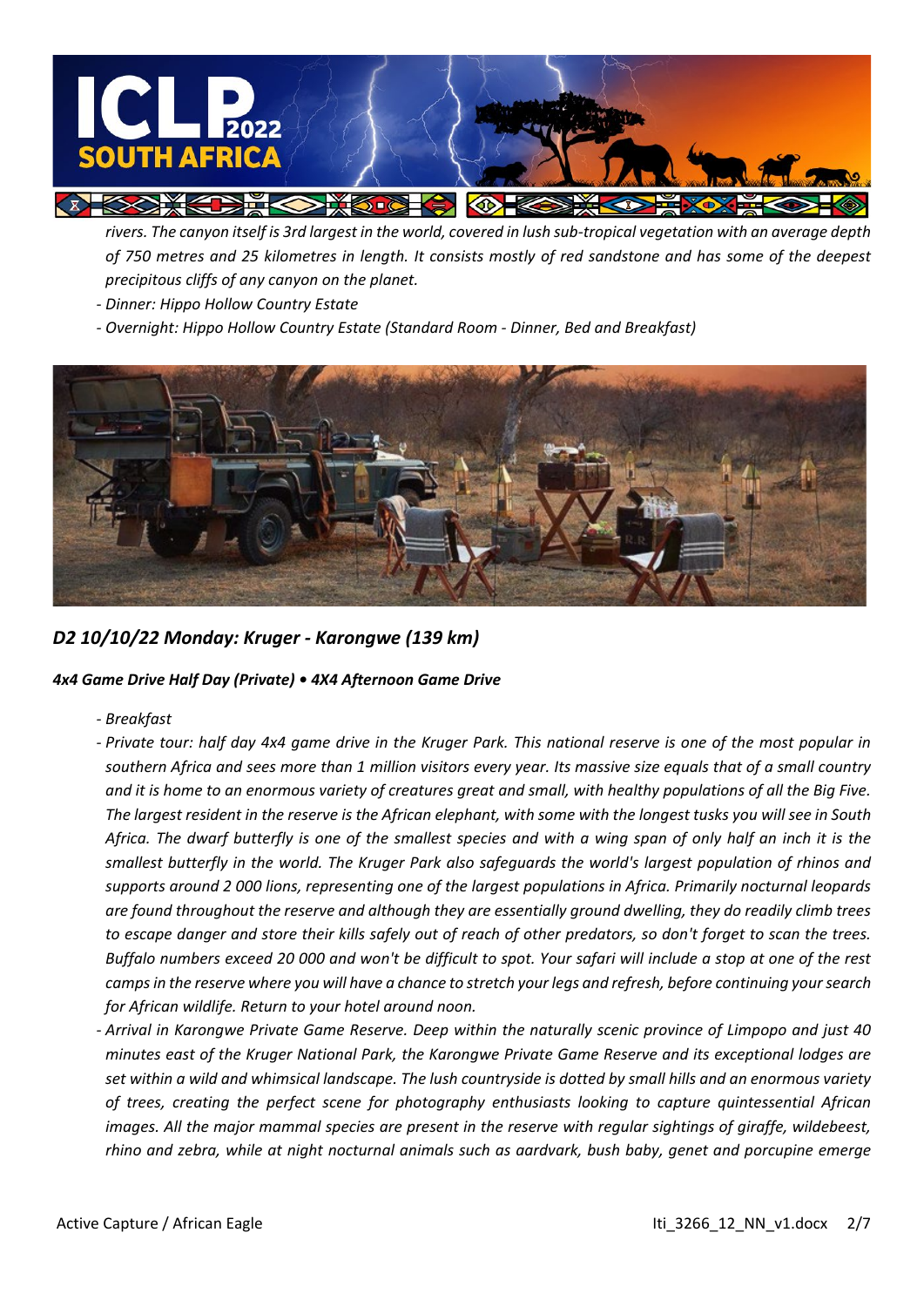

*from the shadows to graze. Evenings are lit by thousands of stars, and dramatic sunsets end exciting days, giving you a glimpse into the soul of Africa. (Activities included in your package as per program below.)*

- *- Lunch*
- *- Afternoon 4x4 game drive.*
- *- Dinner: Shiduli Private Game Reserve*
- *- Overnight: Shiduli Private Game Reserve (Luxury Suite - Fully Inclusive)*



# *D3 11/10/22 Tuesday: Karongwe*

#### *Morning 4x4 Game Drive • 4X4 Afternoon Game Drive*

- *- Morning 4x4 game drive.*
- *- Breakfast*
- *- Lunch*
- *- Afternoon 4x4 game drive.*
- *- Dinner: Shiduli Private Game Reserve*
- *- Overnight: Shiduli Private Game Reserve (Luxury Suite - Fully Inclusive)*

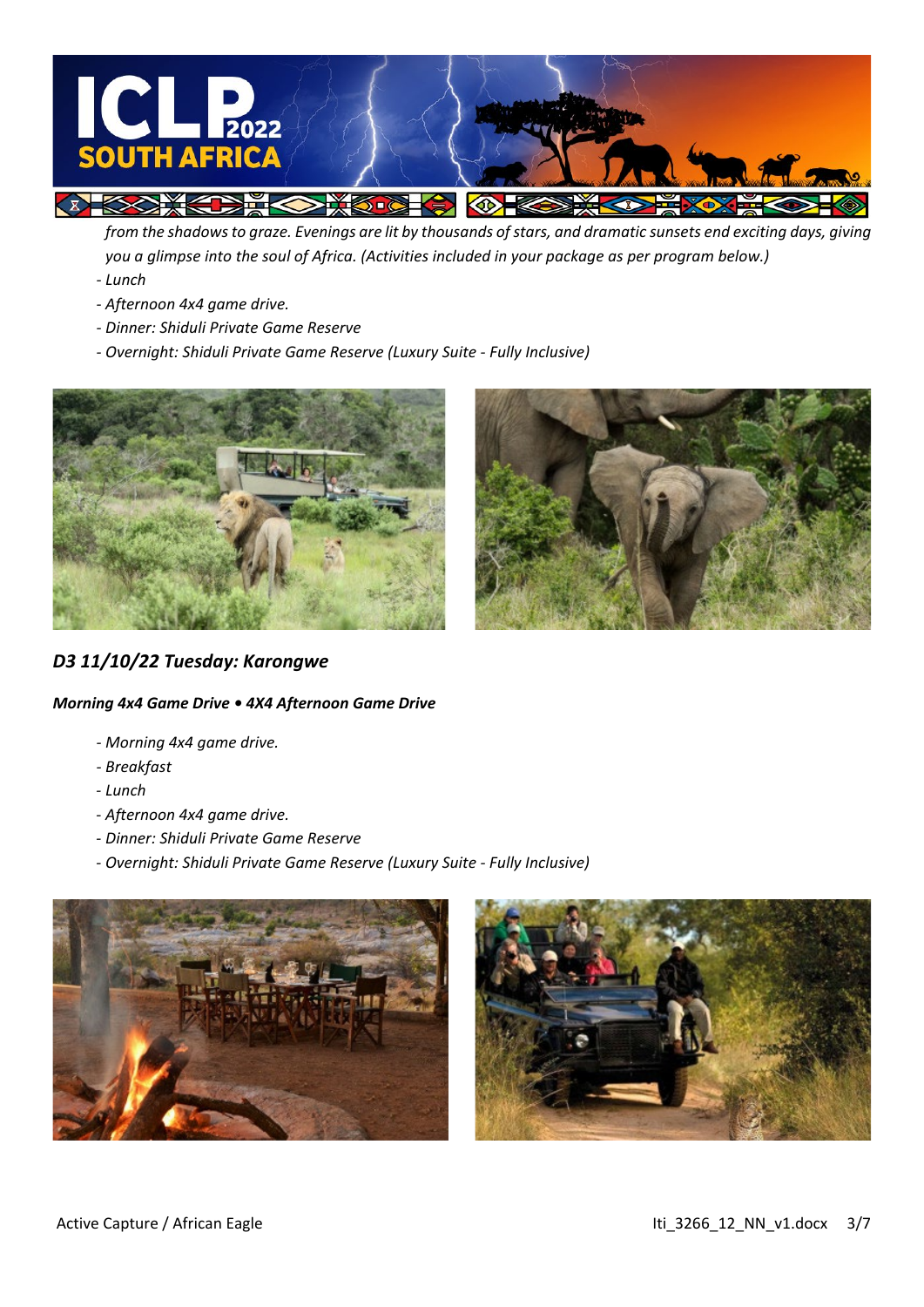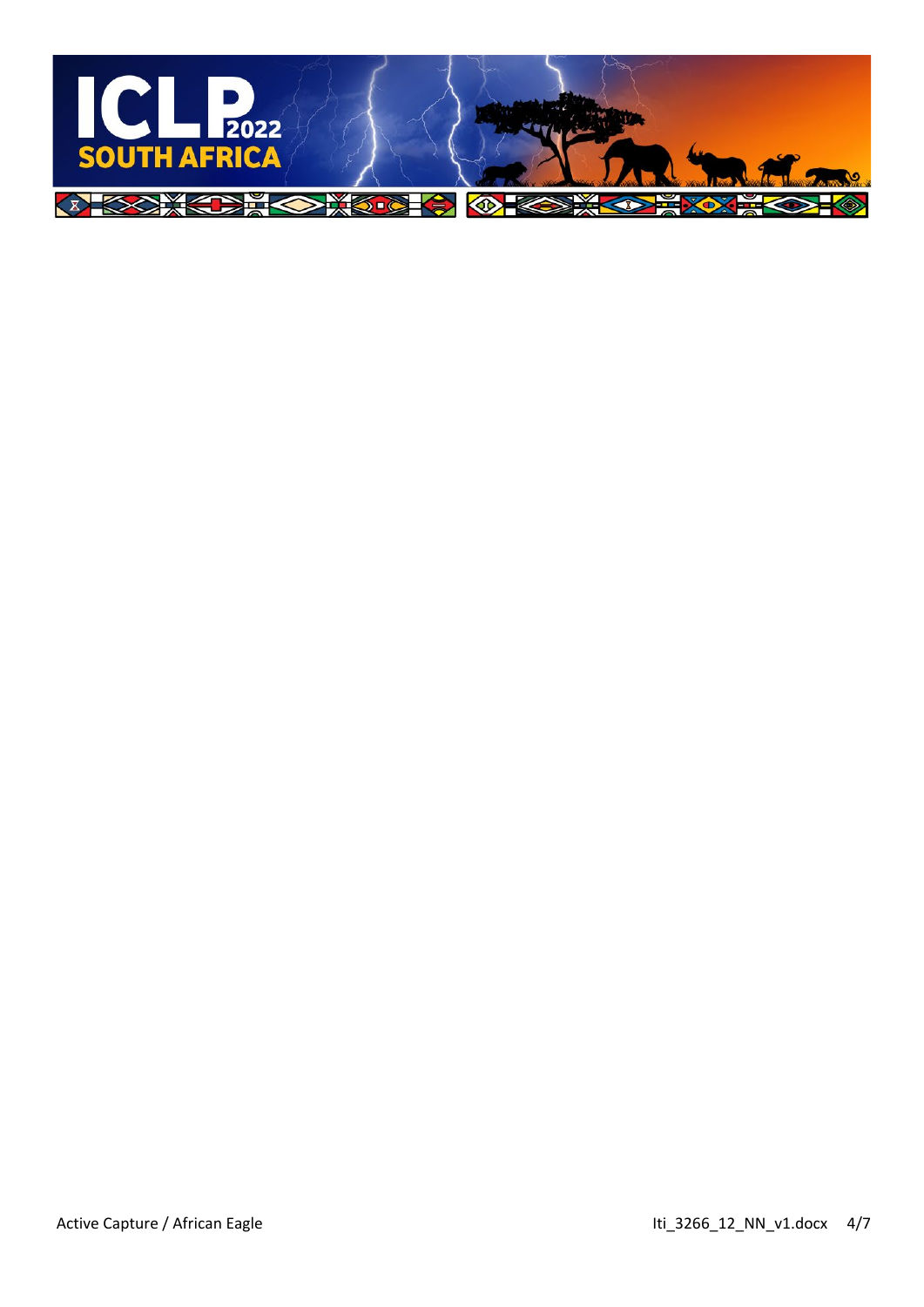

*D4 12/10/22 Wednesday: Karongwe - Johannesburg OR Tambo (424 km)*

## *Morning 4x4 Game Drive • Transfer*

- *- Morning 4x4 game drive.*
- *- Breakfast*
- *10:00 - Transfer from Karongwe to Johannesburg OR Tambo*
	- *- End of our services*
- *18:30 – Expected arrival in Johannesburg*

*Note: Distances indicated in the itinerary are calculated from the GPS coordinates for each service included in the itinerary, they are given as an indication. The photographs displayed in the itinerary serve as a general illustration of the destination and providers only and do not constitute a contractually binding description of specific services.*

## *Package Rates (IN 09/10/22)*

| <b>Services</b>           | <b>Basis</b> | <b>Type</b>              | <b>Unit Rate</b> |  |
|---------------------------|--------------|--------------------------|------------------|--|
| Services as per itinerary |              | <b>2</b> Per Person      | ZAR 23,310.00    |  |
|                           |              | <b>Single Supplement</b> | ZAR 3,800.00     |  |

## *Our Rates Include*

*- 3 nights accommodation as per program, 2 of which are in private game reserves where activities are included as per program*

*- 3 breakfasts, 2 lunches and 3 dinners*

*- Luggage porterage (except for self-catering accommodation and camp site)*

*- Local taxes as VAT or bed levy are included at the rate applicable at the time the costing is done and can change without notice.*

# *Our Rates Exclude*

- *- International flights*
- *- Tips and personal expenses*

*- Unless otherwise indicated, our rates do not include the entrance fees for parks or game reserves. They are to be settled by the clients directly at the entrance. Unless otherwise indicated, our rates do not include the meals.*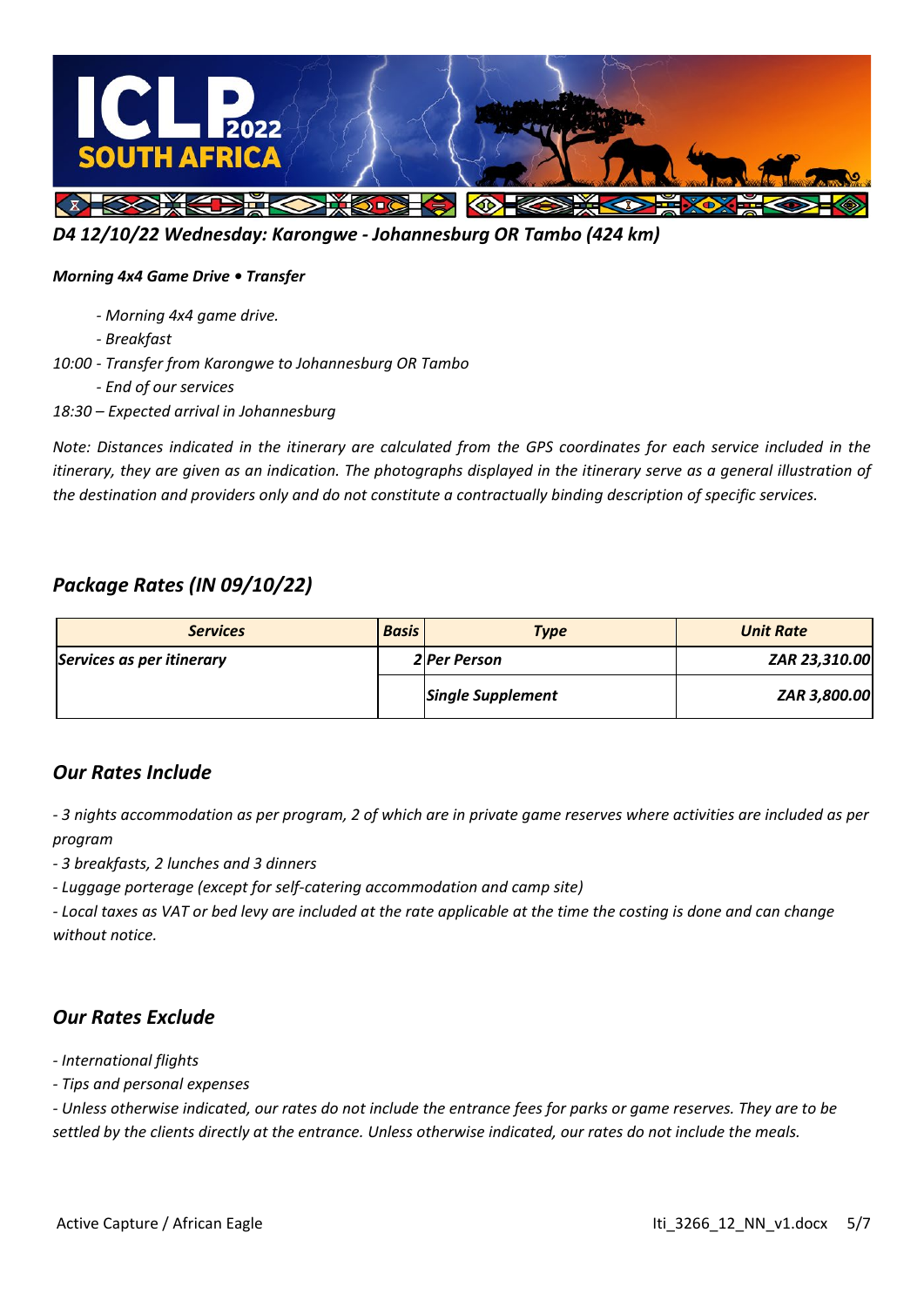

## *Payment Conditions*

*Tours can only be confirmed on receipt of full payment.*

# *Cancellation Policy*

*Following your confirmation of the file, cancellation will result in the invoicing of cancellation fees according to the following schedule. Please note that we have no choice but to be very strict in the application of this clause.*

*25% 30 Days before 1st Service 75% 14 Days before 1st Service 100% 7 Days before 1st Service* 

# *General Conditions*

*- Unless "Booking Confirmed" appears in the heading of the programme, the quotation is subject to the availability of hotels (and flights when applicable) upon your confirmation.*

*- Check In – Check Out: the standard check in time is from 14h00, and check out time is before 11h00.* 

*- Game reserves: for game reserves offering a fully inclusive package, check in is before lunch and check out is after breakfast. Fully inclusive packages include 3 meals per day and 2 activities. Our programmes indicate Lunch, Dinner and Breakfast. OUR RATES*

*- Taxes are included at the current applicable tax level for each country. In case of a change in the amount or percentage of tax applicable, this change will be immediately reflected in our rates in accordance with new tax regulations.*

*- For annual rates, and unless otherwise indicated, the rates are not valid for Christmas, New Year, Chinese New Year or any major event in each of the countries visited. Applicable supplements are available on request.*

*- Rates do not include cancellation, luggage, medical assistance and repatriation insurances.*

*South Africa VISAS, TAXES and FEES*

#### *FORMALITIES FOR CHILDREN*

*All minors under 18 years of age travelling to and from South Africa have to present additional documents. These new regulations apply to all travellers, regardless of the nationality. It is important to carefully check the different requirements as otherwise entering or leaving South Africa will be refused.*

*For further information, please contact the South African embassy / consulate in your country.*

*PLEASE NOTE*

*- Malaria prophylaxis is recommended for the Kruger Park, Swaziland and Durban regions.*

*KRUGER PARK*

*There is a maximum threshold of visitors that can enter the park daily. If this threshold is reached, only visitors with pre-booked overnight accommodation will be permitted access. You are advised to get to your gate of choice as early as possible, particularly over peak season periods.*

*- The park gates open and close at sunrise and sunset, between 05h30 and 06h00, and 17h30-18h00, depending on the season.*